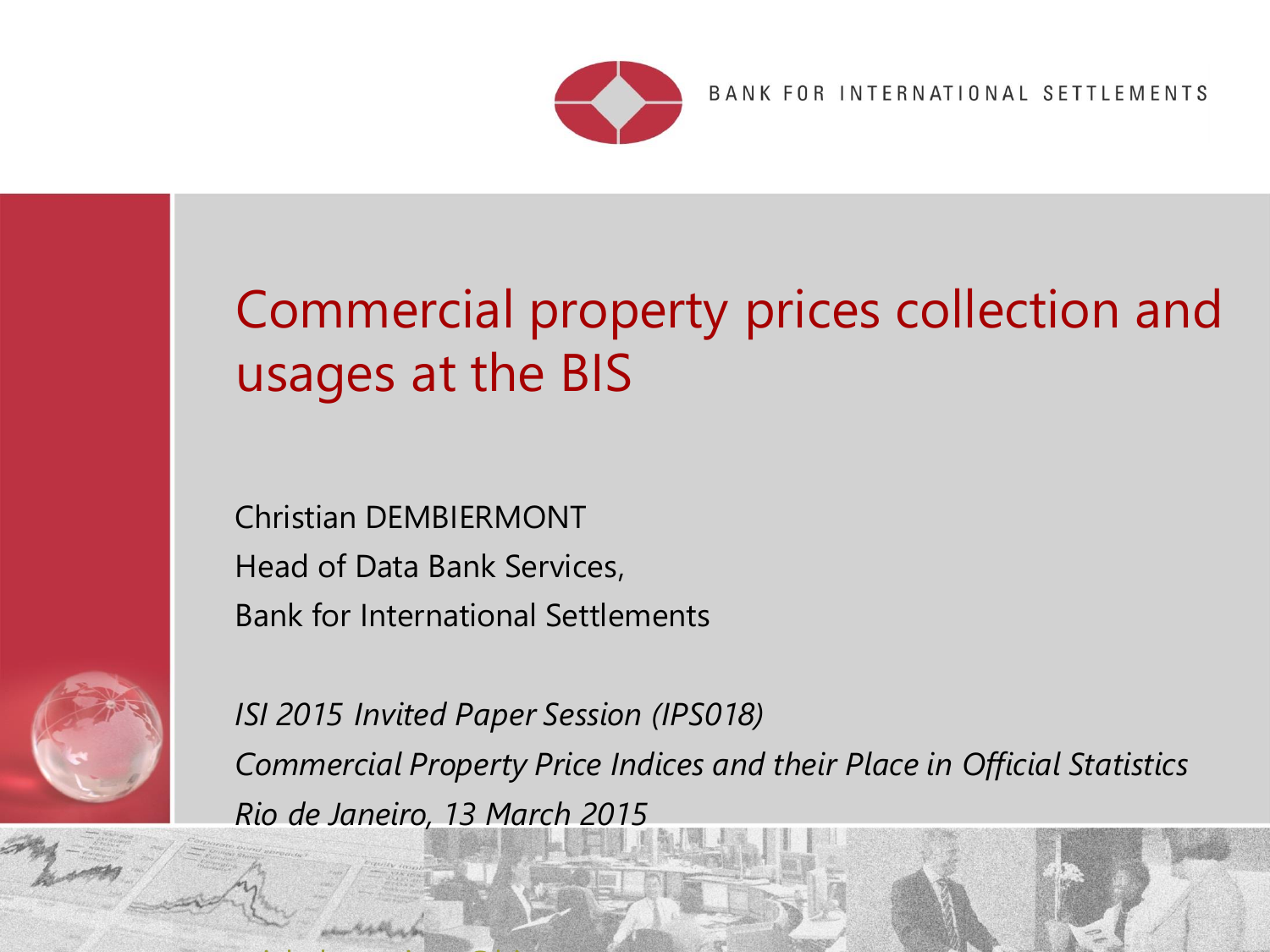### **Outline:**

- 1. Background
- 2. Country coverage and sources
- 3. Database usage and references
- 4. Shortcomings
- 5. Way forward
- 6. Annex charts

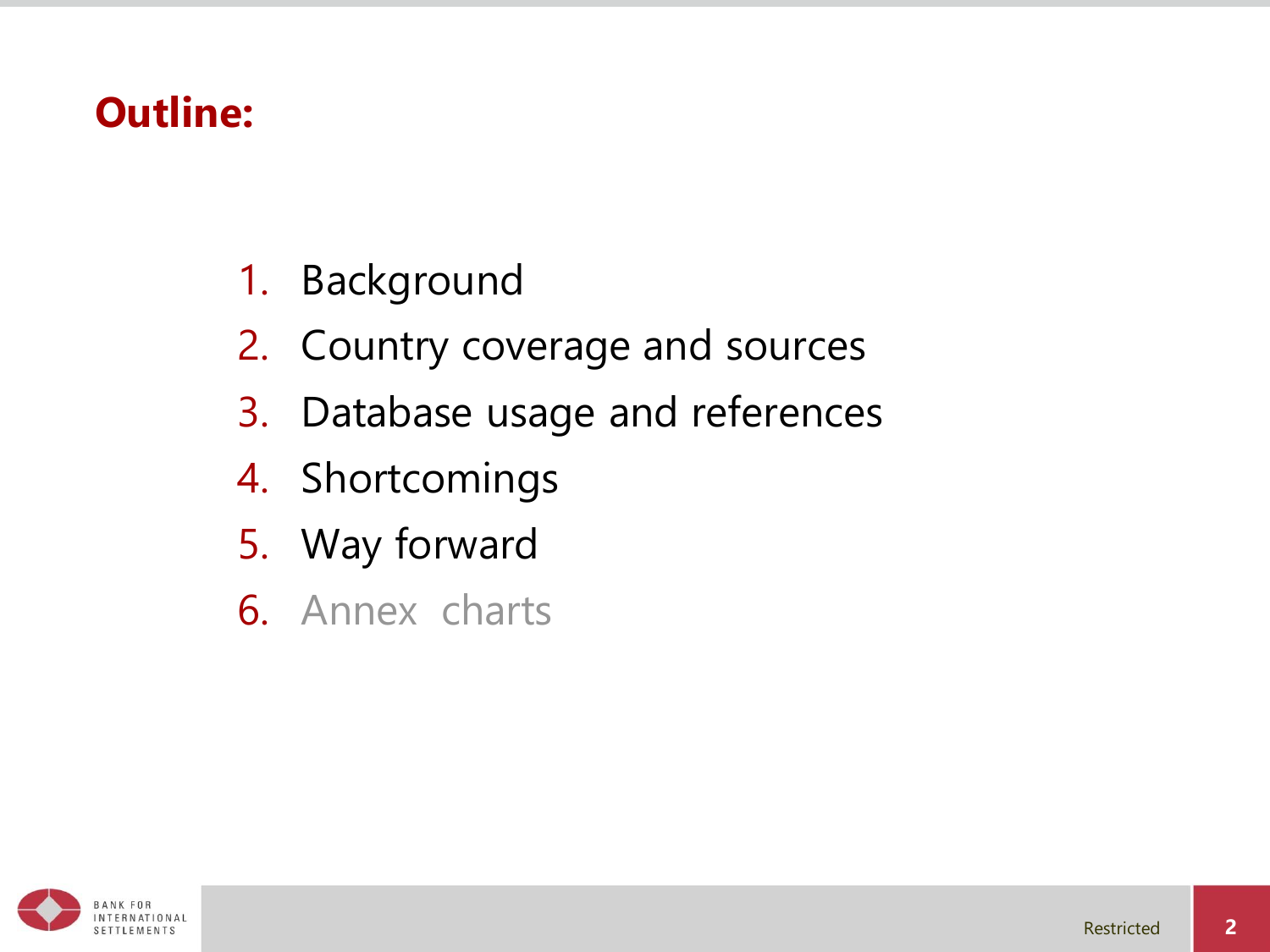Interest in commercial property values has been on the rise since the crisis, three main reasons:

- $\triangleright$  Commercial property often serves as collateral for loans issued by financial institutions
- $\triangleright$  Its value is used as input in the valuation of securitized assets
- $\triangleright$  Potentially useful in the formulation of monetary policy

The BIS has been promoting the use and analysis of **both** residential and commercial property prices for financial stability purposes.

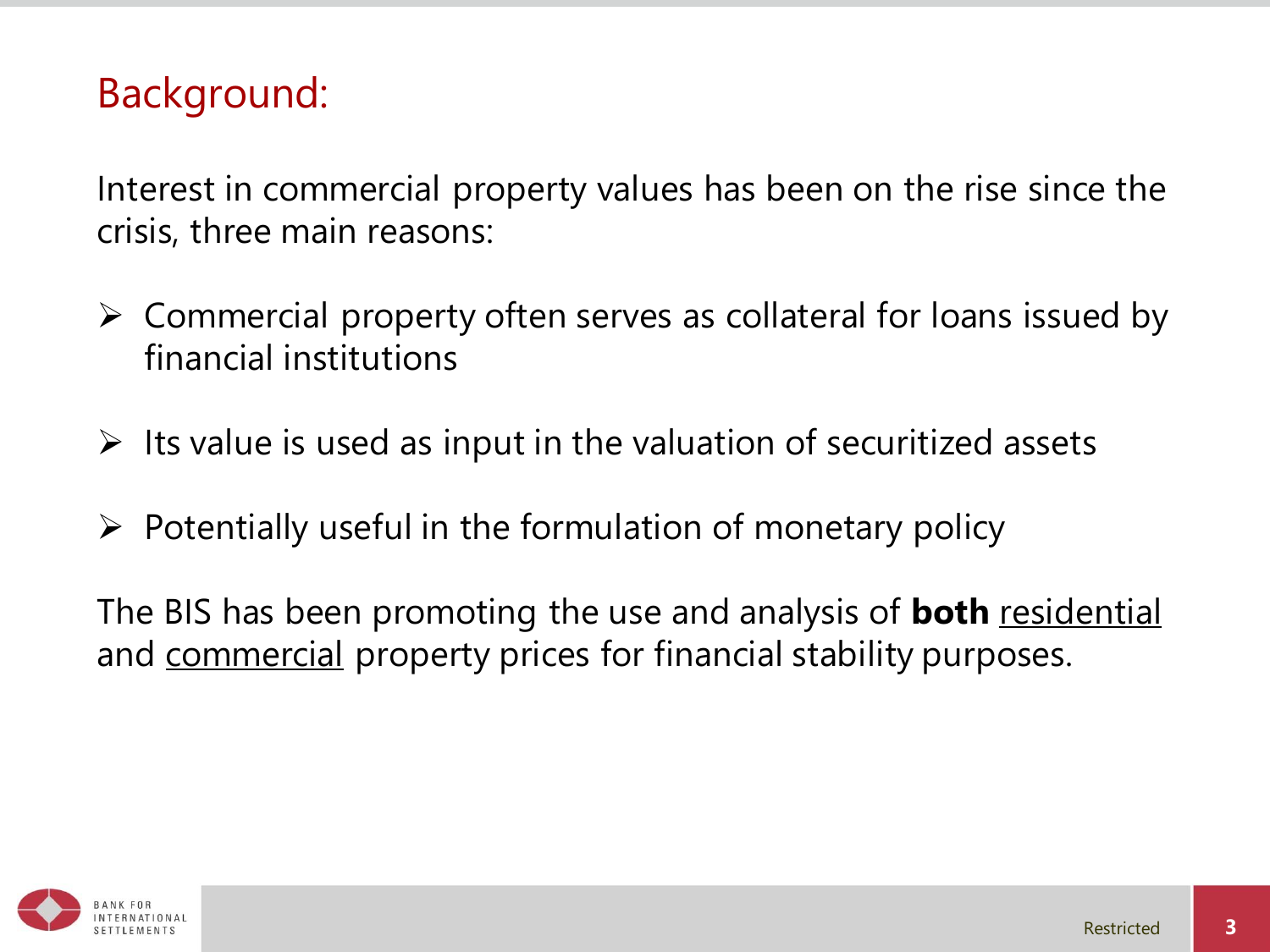In **1989** the BIS Annual Report showed for the first time commercial property price indices. In particular for the case of Japan, these values proved very important in the building up of imbalances in corporate balance sheets.



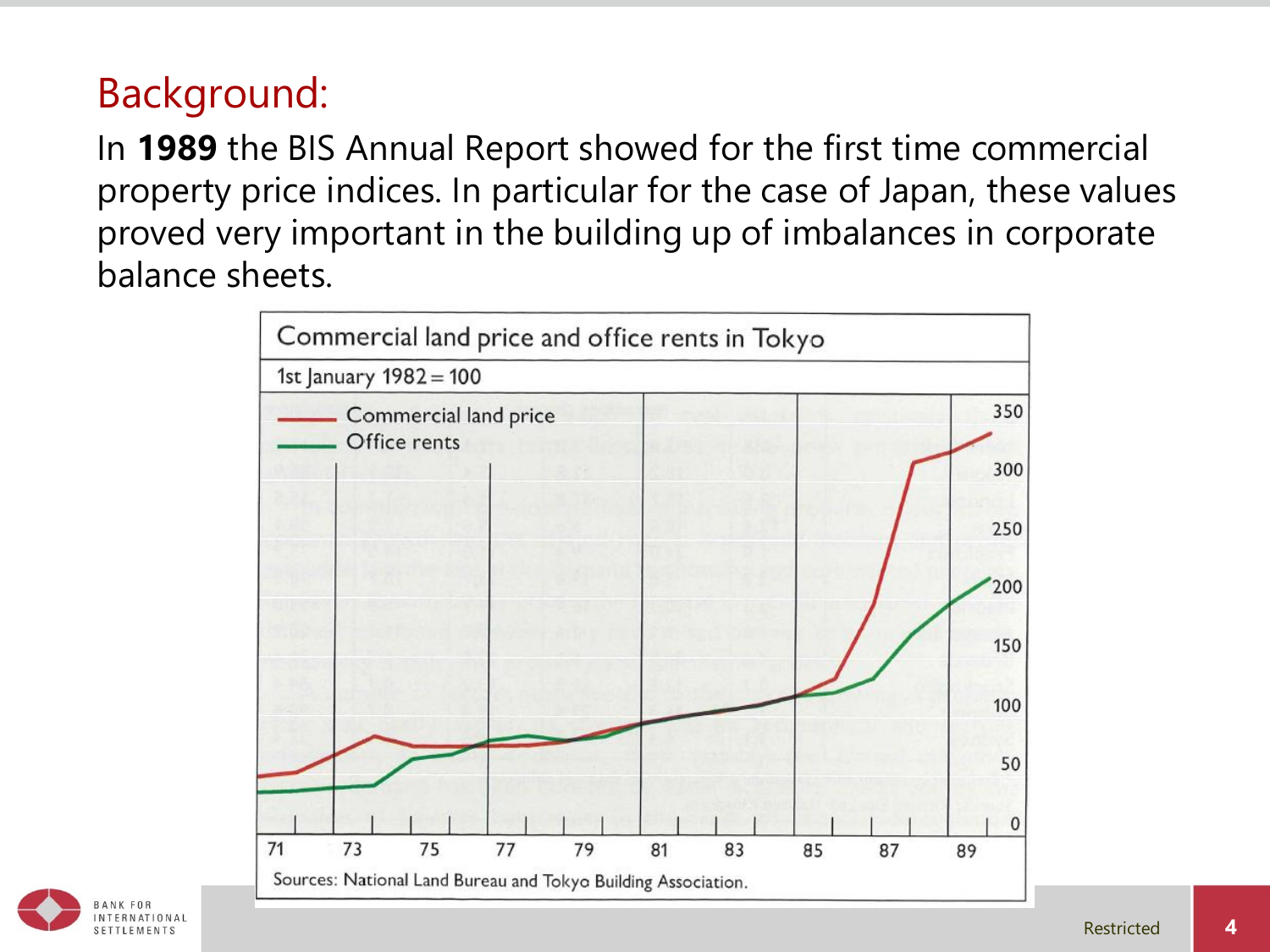Since then further efforts have been made in order to fill the gap existing in property price statistics

First comprehensive dataset: C E V Borio, N Kennedy and S D Prowse (1994): "*Exploring aggregate asset price fluctuations across countries: measurement, determinants and monetary policy implications*", BIS Economic Papers, no 40, April. Data far back as 1970-1971 for 13 countries

Commercial property prices were used together with equity and residential property prices to construct an aggregate asset price index

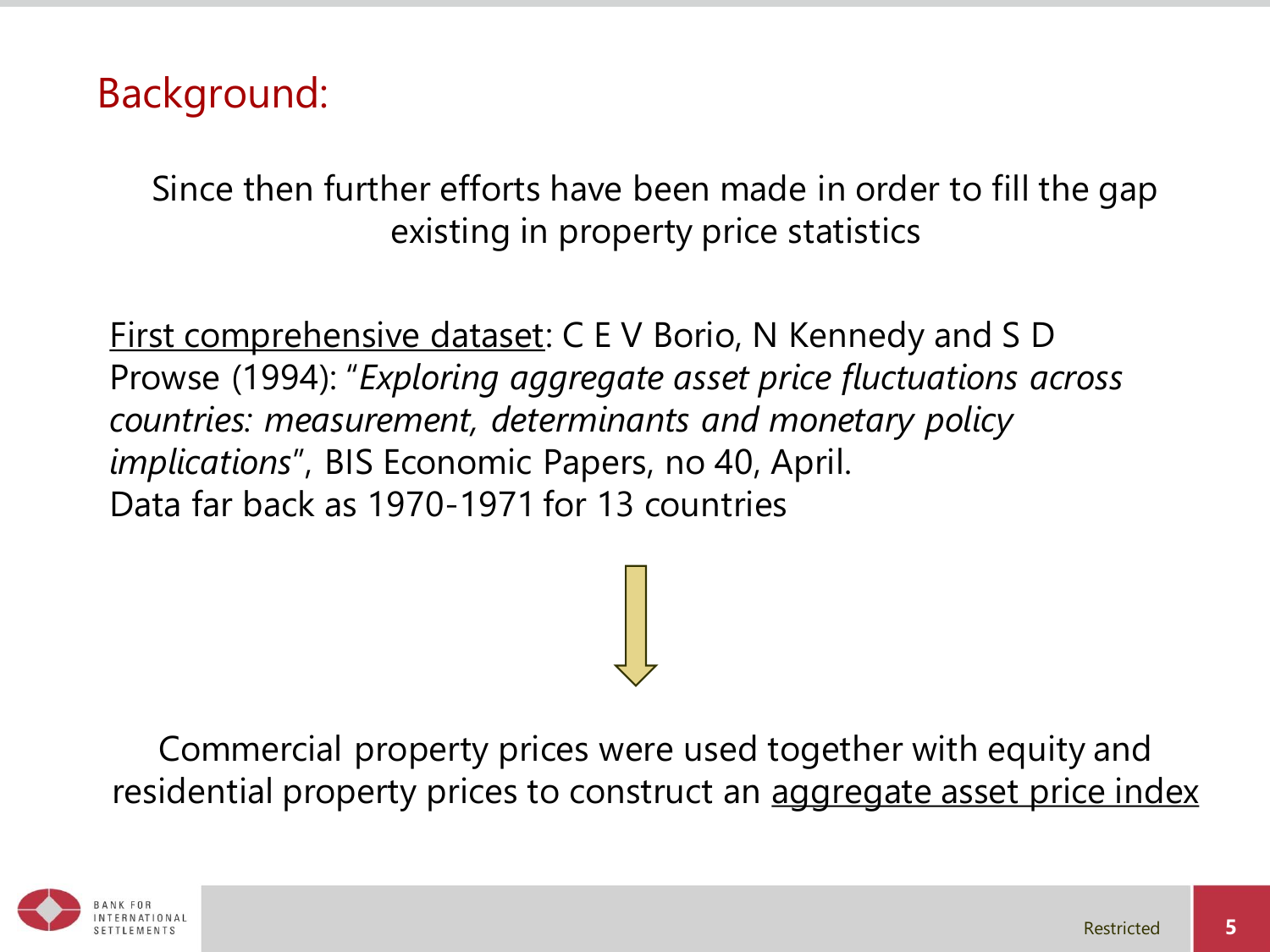In order to be able to analyse **turning points** and **medium-term cycles**  in property markets we needed long time series

Owing to lack of consistent statistics in this area we had to mix different data sources:

- $\triangleright$  Central banks
- $\triangleright$  Commercial sources (IPD, JLL)
- $\triangleright$  Trade associations (NCREIF)
- $\triangleright$  Academic studies

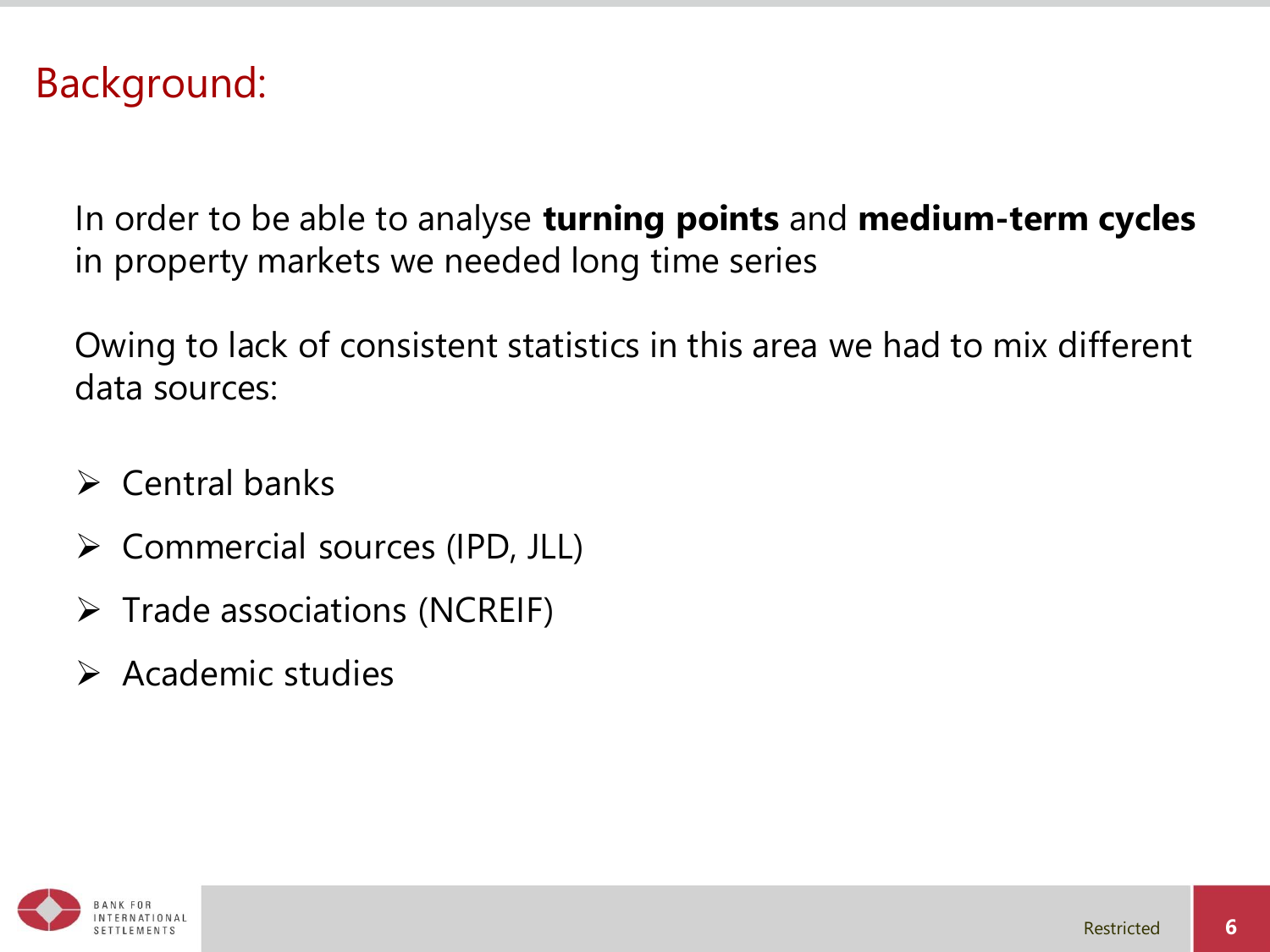## Country coverage and sources: an **historical internal database**

| <b>Commercial property prices, internal database</b> |                  |                   |                    |                                  |  |  |  |
|------------------------------------------------------|------------------|-------------------|--------------------|----------------------------------|--|--|--|
| <b>Country</b>                                       | <b>Frequency</b> | <b>Start date</b> | <b>Source</b>      | <b>Coverage</b>                  |  |  |  |
| <b>Australia</b>                                     | Quarterly        | 1968:Q1           | <b>IPD</b>         | Office                           |  |  |  |
|                                                      | Annual           | 1983              | JLL                | Sydney                           |  |  |  |
| Austria                                              | Annual           | 2003              | <b>IPD</b>         | Office                           |  |  |  |
| <b>Belgium</b>                                       | Annual           | 1980              | <b>IPD</b>         | Office                           |  |  |  |
|                                                      | Annual           | 1970              | JLL                | <b>Brussels</b>                  |  |  |  |
| Canada                                               | Quarterly        | 1985 Q1           | <b>IPD</b>         | Office                           |  |  |  |
|                                                      | Annual           | 1984              | JLL                | Toronto                          |  |  |  |
|                                                      | Annual           | 1999              | <b>IPD</b>         | Office                           |  |  |  |
| <b>Denmark</b>                                       | Annual (disc)    | 1982              | Sadolin            | Copenaghen                       |  |  |  |
|                                                      | <b>Quarterly</b> | 1992              | <b>NSO</b>         | <b>Denmark (all business</b>     |  |  |  |
|                                                      |                  |                   |                    | properties)                      |  |  |  |
|                                                      | Annual           | 1997              | <b>IPD</b>         | Office                           |  |  |  |
| Finland                                              | Annual (disc)    | 1971-2009         | Yuoneistomarkkinoi | <b>Helsinki Central Business</b> |  |  |  |
|                                                      |                  |                   | nti                | <b>District</b>                  |  |  |  |
| France                                               | Annual           | 1985              | <b>IPD</b>         | Office                           |  |  |  |
|                                                      | Annual (disc)    | 1980              | JLL                | Paris                            |  |  |  |
| Germany                                              | Annual           | 1985              | <b>IPD</b>         | Office                           |  |  |  |
|                                                      | Annual (disc)    | 1980              | <b>JLL</b>         | Frankfurt                        |  |  |  |
|                                                      | Quarterly        | 2004              | <b>VDP</b>         | <b>Germany</b>                   |  |  |  |
| <b>Hong Kong SAR</b>                                 | Quarterly (disc) | 1983 Q1           | <b>NSO</b>         | Office                           |  |  |  |
|                                                      | <b>Monthly</b>   | 2000-12           | <b>NSO</b>         | <b>Mixed</b>                     |  |  |  |
| Ireland                                              | Quarterly        | 1995 Q1           | <b>IPD</b>         | Office                           |  |  |  |
|                                                      | Annual           | 1983              | <b>IPD</b>         |                                  |  |  |  |

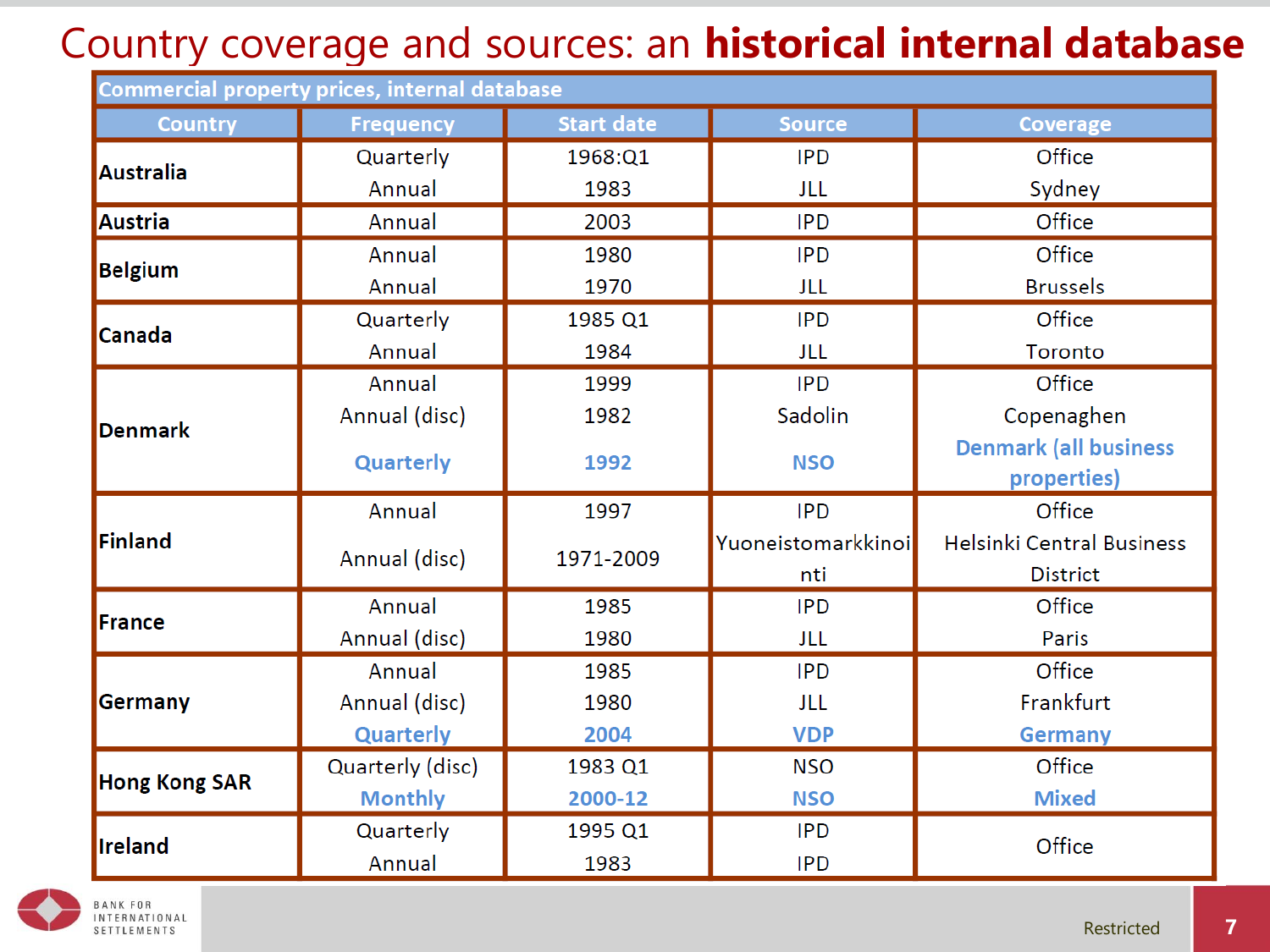#### Country coverage and sources: an **historical internal database**

| Commercial property prices, internal database (cont.) |                  |                   |                                |                      |  |  |  |
|-------------------------------------------------------|------------------|-------------------|--------------------------------|----------------------|--|--|--|
| <b>Country</b>                                        | <b>Frequency</b> | <b>Start date</b> | <b>Source</b>                  | <b>Coverage</b>      |  |  |  |
| <b>Italy</b>                                          | Annual           | 2002              | <b>IPD</b>                     | Office (Rome)        |  |  |  |
|                                                       | Annual           | 1983              | JLL                            | Milan                |  |  |  |
| Japan                                                 | Semi-annual      | 1955 H1           | Japan real estate<br>institute | Land prices          |  |  |  |
| Netherlands                                           | Annual           | 1994              | <b>IPD</b>                     | Office               |  |  |  |
|                                                       | Annual (disc)    | 1980              | JLL                            | Amsterdam            |  |  |  |
| <b>New Zealand</b>                                    | Semi-annual      | 1980 H1           | via DBS                        | Overall index        |  |  |  |
|                                                       | Semi-annual      | 1990 H1           | JLL                            | Auckland             |  |  |  |
|                                                       | Quarterly (disc) | Q4 2006           | <b>IPD</b>                     | Office               |  |  |  |
| Norway                                                | Annual           | 1999              | <b>IPD</b>                     |                      |  |  |  |
|                                                       | Annual           | 1980/90           | <b>OPAK</b>                    | Oslo                 |  |  |  |
| Portugal                                              | Annual           | 1999              | <b>IPD</b>                     | Office               |  |  |  |
| <b>South Africa</b>                                   | Annual           | 1994              | <b>IPD</b>                     | Office               |  |  |  |
|                                                       | Annual           | 2000              | <b>IPD</b>                     | Office               |  |  |  |
| <b>Spain</b>                                          | Annual           | 1980              | JLL                            | Madrid               |  |  |  |
| <b>Sweden</b>                                         | Annual           | 1983              | <b>IPD</b>                     | Office               |  |  |  |
|                                                       | Annual (disc)    | 1980              | JLL                            | Amsterdam            |  |  |  |
| Switzerland                                           | Quarterly        | 1970              | Wuest&Partner                  |                      |  |  |  |
|                                                       |                  |                   | (DBS)                          | Office               |  |  |  |
|                                                       | Quarterly (disc) | 1983              | Wuest&Partner                  |                      |  |  |  |
| <b>United Kingdom</b>                                 | Monthly          | 1986/12           | <b>IPD</b>                     |                      |  |  |  |
|                                                       | Quarterly        | 2000Q1            | <b>IPD</b>                     | Office               |  |  |  |
|                                                       | Annual           | 1970              | <b>IPD</b>                     |                      |  |  |  |
|                                                       | Annual(disc)     | 1974              | <b>JLL</b>                     | London               |  |  |  |
| <b>United States</b>                                  | Quarterly        | 1977 Q4           | <b>NCREIF</b>                  | Office               |  |  |  |
|                                                       | Semi-annual      | 19802HY           | JLL                            | <b>New York City</b> |  |  |  |

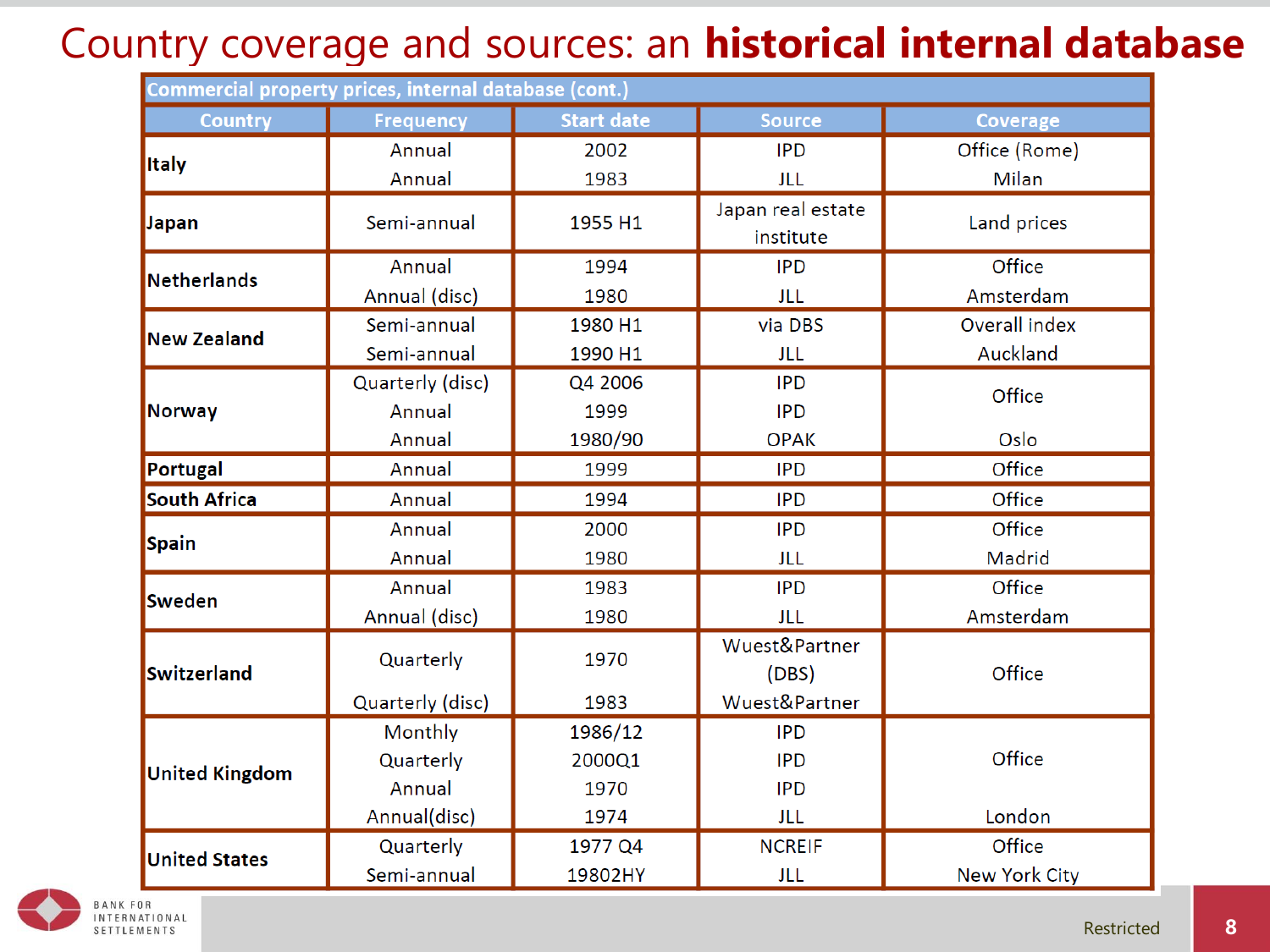#### Country coverage and sources :

In addition to the internal database, we receive data from the following countries and are **available on our website:**

| <b>Country</b>      |          | <b>Freq. Coverage</b> | <b>Type of property</b>                                      | <b>Source</b>              |
|---------------------|----------|-----------------------|--------------------------------------------------------------|----------------------------|
| Switzerland         | Q        | Whole country         | Office premises                                              | Private sector             |
|                     | $\Omega$ | Whole country         | <b>Retail premises</b>                                       | Private sector             |
| China               | M        | Capital city          | Mixed (residential and non-residential)                      | <b>NSO</b>                 |
| Germany             | A        | Urban areas           | Office premises                                              | Private sector             |
|                     | Α        | Urban areas           | <b>Retail premises</b>                                       | Private sector             |
|                     | А        | Urban areas           | Industrial properties                                        | Private sector             |
|                     | А        | Urban areas           | Mixed (residential and non-residential)                      | Private sector             |
| <b>Denmark</b>      | $\Omega$ | Whole country         | <b>Commercial property</b>                                   | <b>NSO</b>                 |
|                     | O        | Whole country         | Industrial properties                                        | <b>NSO</b>                 |
|                     | $\Omega$ | Whole country         | <b>Agricultural properties</b>                               | <b>NSO</b>                 |
| <b>Hong Kong SA</b> | M        | Whole country         | Commercial property - office premises                        | <b>NSO</b>                 |
|                     | M        | Whole country         | Commercial property - retail premises                        | <b>NSO</b>                 |
| Indonesia           | $\Omega$ |                       | Capital city and subur Commercial property - office premises | <b>Central bank</b>        |
| Japan               | Q        |                       | Capital city and subur Land for commercial                   | Public corporations        |
|                     | Q        | <b>Big cities</b>     | Land for commercial                                          | Public corporations        |
|                     | $\Omega$ | Urban areas           | Land for commercial                                          | <b>Public corporations</b> |
| Luxembourg          | A        | Whole country         | Mixed (residential and non-residential) propel NSO           |                            |
| Philippines         | Q        | Capital city          | Land for commercial                                          | Private sector             |
| Singapore           | $\Omega$ | Whole country         | Commercial property - office premises                        | <b>General Government</b>  |
|                     | O        | Whole country         | Commercial property - retail premises                        | <b>General Government</b>  |
|                     | $\Omega$ | Whole country         | Industrial properties                                        | <b>General Government</b>  |

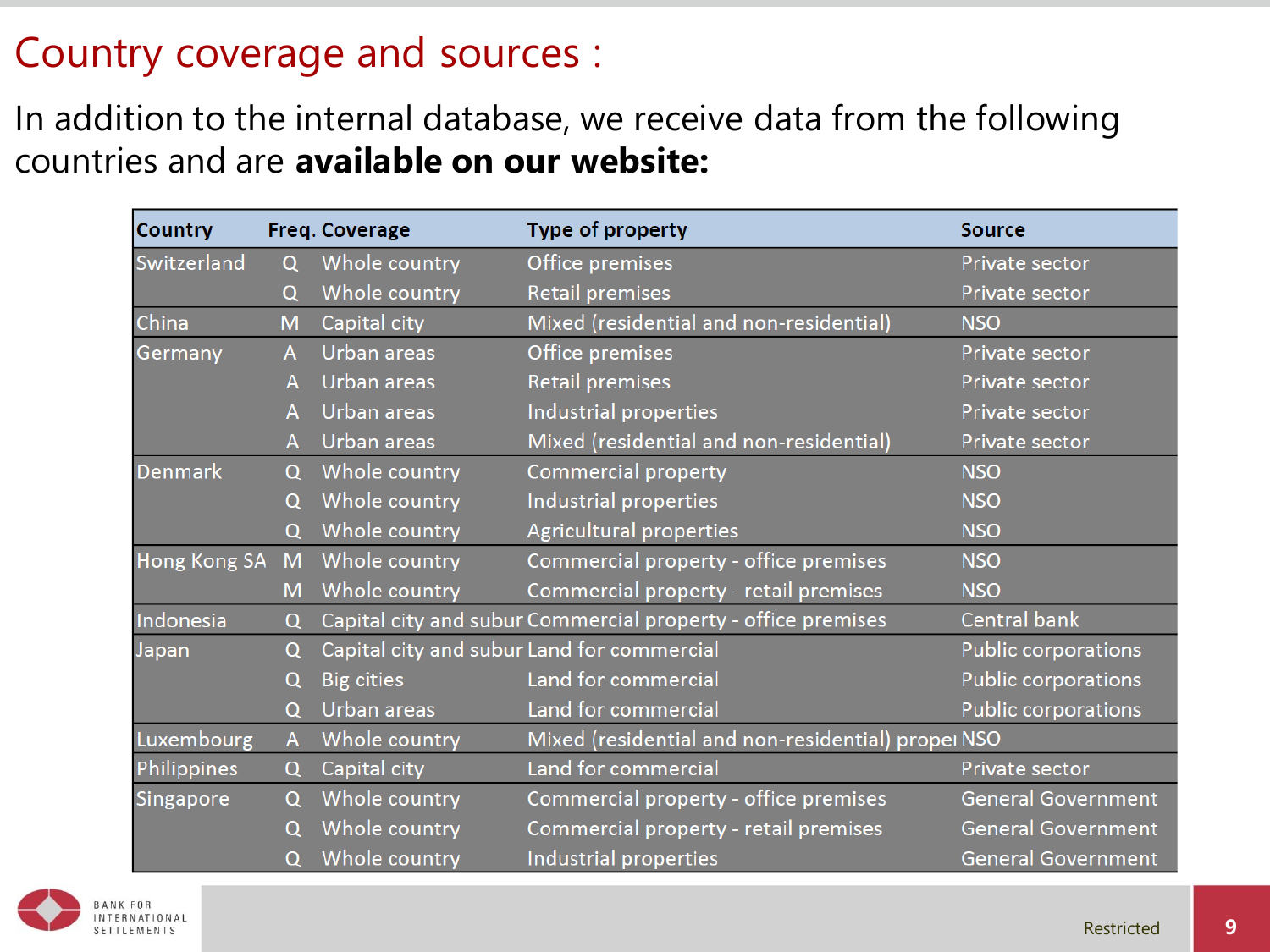Where are commercial property price series useful?

- $\triangleright$  Monitoring, regular publication in the Annual report and background information for governors
- **EXAGUREE 25 Aggregate asset price indicator, C E V Borio, N Kennedy and S D** Prowse (1994): "*Exploring aggregate asset price fluctuations across countries: measurement, determinants and monetary policy implications*", BIS Economic Papers, no 40, April
- $\triangleright$  Signals for future crises, C E V Borio, M Drehmann: "Assessing the risk of banking crises – revisited", BIS Quarterly Review, March 2009
- $\triangleright$  Davis E P and Zhu H (2005) "Commercial property prices and bank performance"- BIS Working Paper No 175 and Quarterly Review of Economics and Finance, 49, 1341-1359

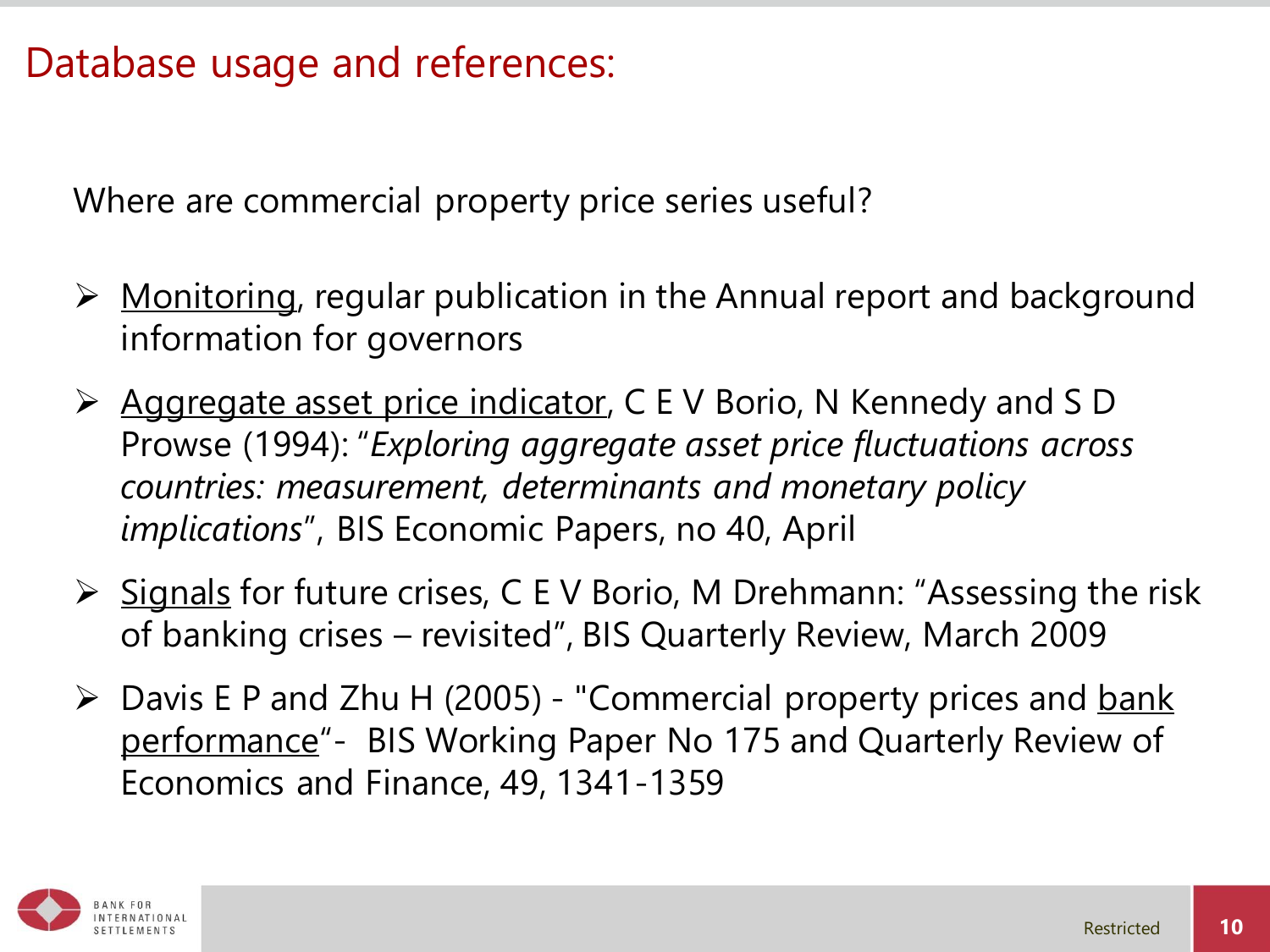#### Database usage and references: the gaps



<sup>1</sup> Weighted average of real residential and commercial property prices with weights corresponding to estimates of their share in overall property wealth; gaps are estimated using a one-sided rolling Hodrick-Prescott filter with lambda set to 400,000; in percentage points as deviations from trend.

Sources: Various real estate associations; national data; BIS calculations.

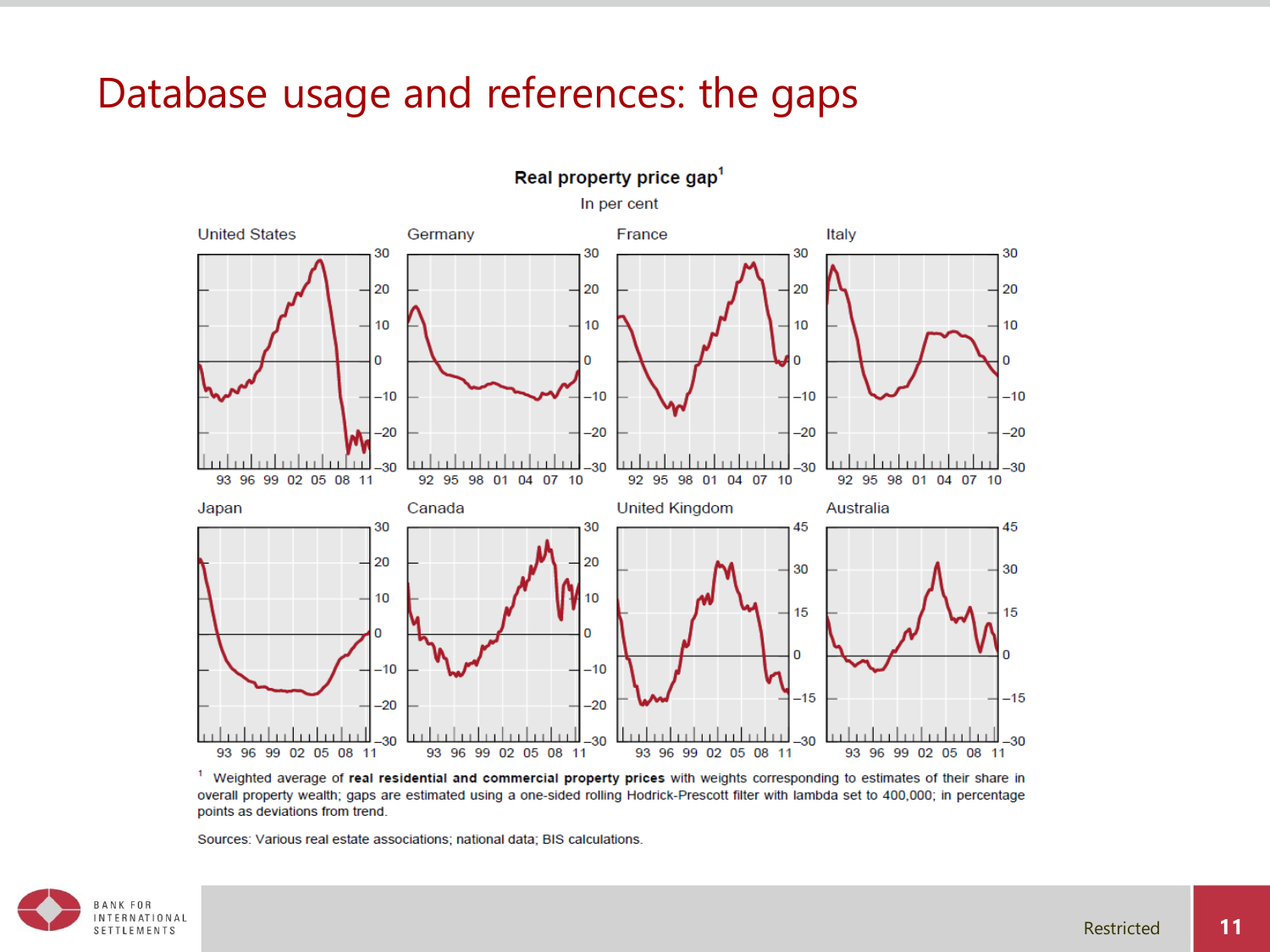#### Database shortcomings:

Available data suffer of a number of inconsistencies

- $\triangleright$  Mix of definitions, transaction-based indices are available only for a few countries, the majority of the data is based on **valuation models**
- **Frequencies** are mostly annual
- We focus on **offices** as we observed that these were the most widely available data however it is not clear if this is the "ideal" choice
- Still far from global **coverage**, "official" data are scarce in both advanced and emerging market economies

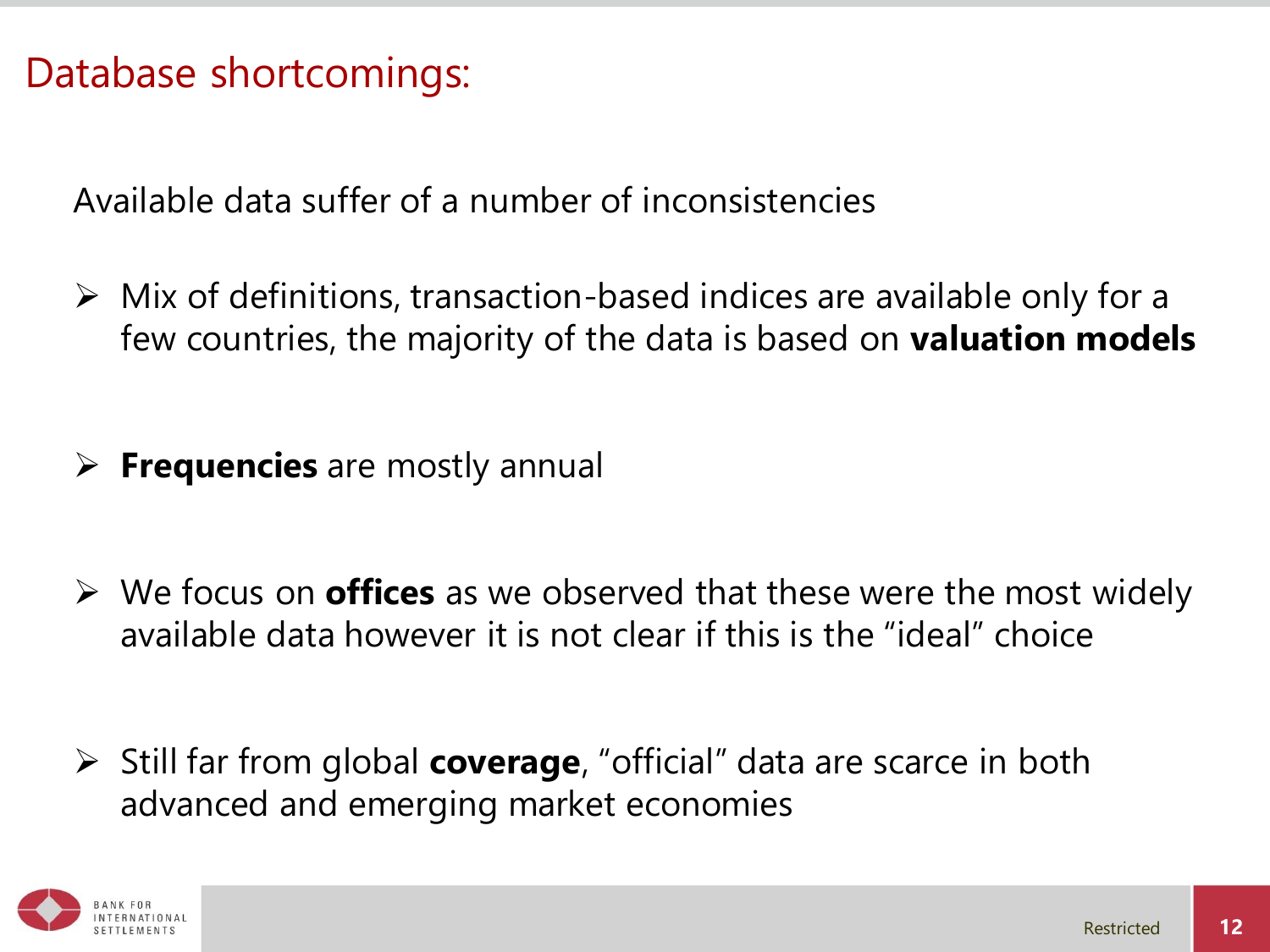#### Way forward:

Further steps:

- $\triangleright$  Improving what already exists:
- Understanding the methodology of the valuation-based indices
- Revising the weights used in the aggregate assets price indices
- $\triangleright$  For the time being, no further efforts in the collection of commercial values, priority has been assigned to the residential property prices

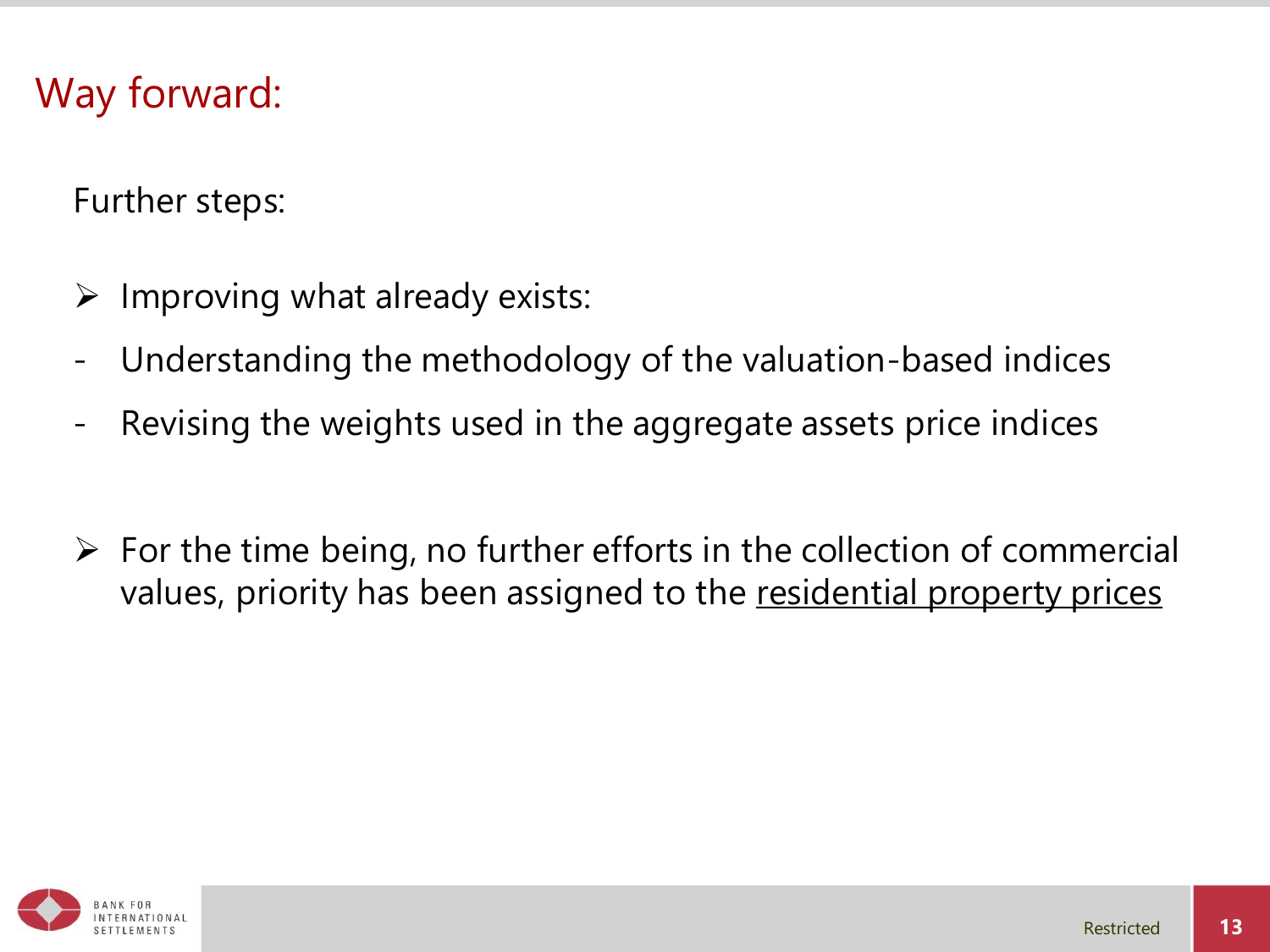#### Annex: nominal commercial property prices 2010 = 100

Selected advanced economies

#### **United Kingdom United States** Germany 140 140 140 120 120 120 100 100 100 80 80 80 . . . . . . . . . . .  $\blacksquare$ т. п. 01 02 03 04 05 06 07 08 09 10 11 12 13 0102030405060708091011121314 0102030405060708091011121314 Canada Australia Japan 180 150 150 160 130 130 140 110 110 120 90 90 100 80 70 70 . . . . . . . .  $-1$  1  $-1$  1  $-1$  $1 - 1 - 1$ -11 01 02 03 04 05 06 07 08 09 10 11 12 13 14 01 02 03 04 05 06 07 08 09 10 11 12 13 0102030405060708091011121314 Switzerland Sweden Denmark 110 105 120 105 100 00 100 95 80 95 90 60 90 85 . . . . . . .  $\perp$ -1 1 1 1 1 1 1 1 1  $\mathbf{I}$  $\mathbf{I}$  $\begin{array}{ccc} & & & & \\ \end{array}$ 0102030405060708091011121314 0102030405060708091011121314 01 02 03 04 05 06 07 08 09 10 11 12 13 Source: See table in the presentation.